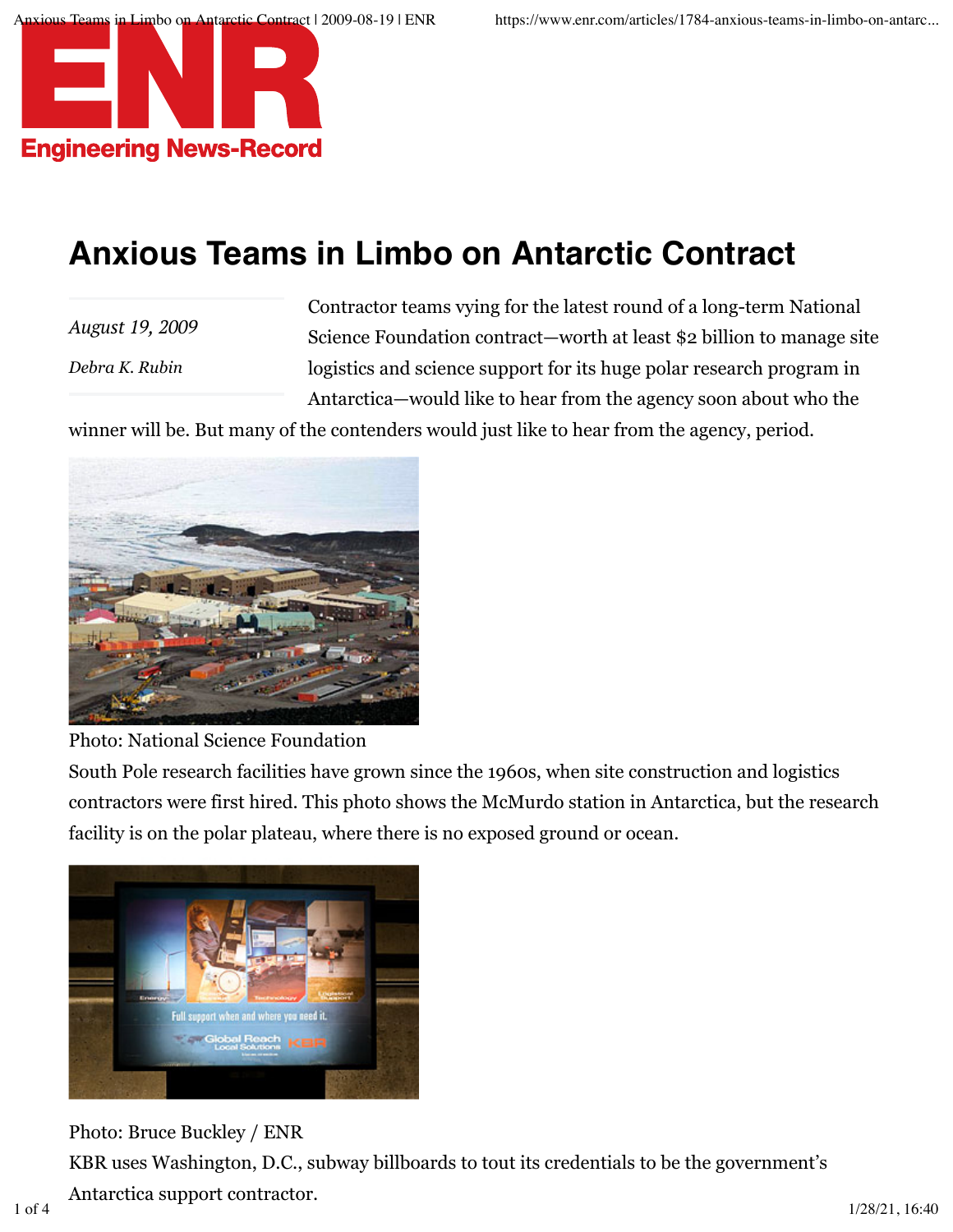Sources say NSF has provided bidders with virtually no procurement status update or direction Anxious Teams in Limbo on Antarctic Contract | 2009-08-19 | ENR https://www.enr.com/articles/1784-anxious-teams-in-limbo-on-antarc...

since February, when proposals for the contract were turned in to the agency. NSF wants to have the contract in place by early next year. The contract is to support a research program estimated at \$300 million per year over a potential 12.5-year life. Since 1999 the contract has been held by a team led by Raytheon Co., El Segundo, Calif.

Teams are concerned about procurement schedule slippage and the agency's "radio silence," says one team executive, who declined to be identified. Company sources say proposal review is up to three months behind, possibly ruling out a chance for teams to present and polish proposals before a final selection is made, likely in September.

Team managers, who had hoped for a decision last month, also are concerned that a protest from a losing bidder could delay contract transition by up to 90 days. That occurred during the contract's last procurement in 1999. "They're not talking to anyone," says one team executive. Adds another, "NSF is a most bizarre client."

Gunther Imer, NSF contracting officer for the project and a former Defense Dept. weapons system procurement official, declined comment until after the award is made.

The procurement has attracted interest from seven bidding teams, made up of federal IT and defense-systems contractors and large engineering-construction firms, some veterans of Antarctic work or procurement over the last several decades. Seeking to raise their profiles to NSF evaluators, several teams are touting their capabilities on large billboards placed strategically at the subway station adjacent to the agency's Arlington, Va., headquarters and on train cars.

Raytheon's logo is not among them, as sources say NSF tends to shy away from choosing incumbent-led teams. But the firm is believed to be a major subcontractor on a team led by AECOM Technology Services, Los Angeles. AECOM unit Holmes & Narver Inc. was NSF's Antarctic contractor in the 1970s and competed for the 1999 award.

Also vying is Houston-based KBR Inc. William P. Utt, its chairman, president and CEO, touts the firm's government logistics experience for the U.S. Army in war zones, from Bosnia to Afghanistan, under the Logistics Civil Augmentation Program (LOGCAP) contracts. The firm is the primary LOGCAP contractor in Iraq but was recently passed over for major task orders in Afghanistan under a new contract version awarded in 2007.

Utt is still optimistic. "We would love to do Antarctica because it's a very useful extension of our LOGCAP type of work," he says. "We put together a very good team and an aggressive bid."

CH2M Hill Cos., Denver, and Fluor Corp., Irving, Texas, the LOGCAP task order winners in Afghanistan who also manage large contracts for the U.S. Energy Dept., also are proposing for Antarctica. Neither would publicly discuss their proposals or team members, but engineercontractor Day & Zimmermann, Philadelphia, is believed to be on the latter's team.